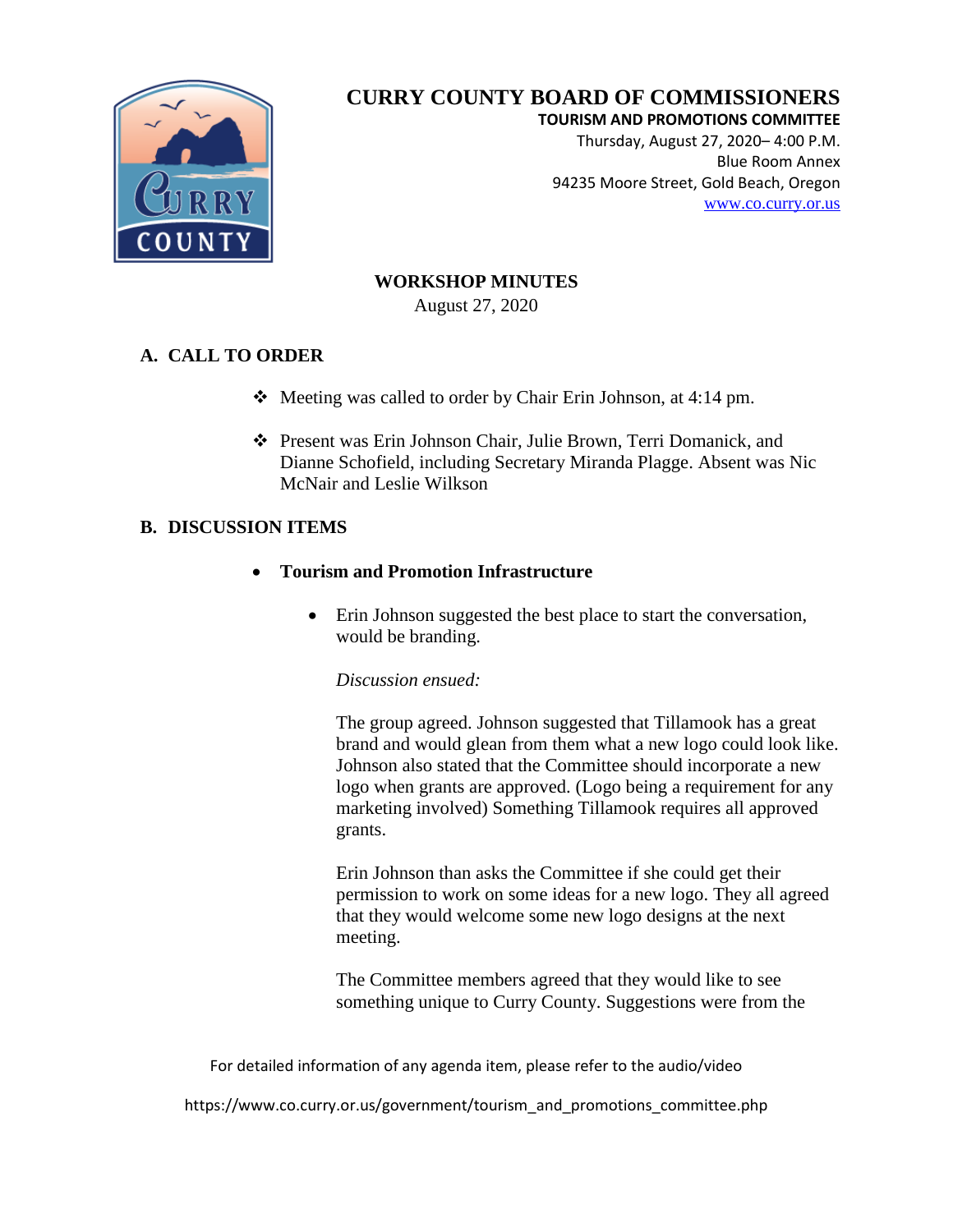

**TOURISM AND PROMOTIONS COMMITTEE**

Thursday, August 27, 2020– 4:00 P.M. Blue Room Annex 94235 Moore Street, Gold Beach, Oregon [www.co.curry.or.us](http://www.co.curry.or.us/)

tallest bridge in Oregon, to Battle Rock. Colors were talked about as well, including colors of sunsets, bridges and such. Terri Domanick said that she would like to be sure the Committee is careful using imagery that would perhaps offer more exposure to Jerry's Jet Boats, fearing that would be more advertising for them. The consensus was that the Committee should think about the impact the brand would be on a world stage.

• Miranda Plagge than shared an email that Nic McNair had provided for what a budget breakdown could look like, and his feelings regarding the budget.

*Discussion ensued:*

Julie Brown suggested that Travel Southern Oregon Coast would be important in local and regional partnering; her suggestions included Travel Southern Oregon as they are a regional organization and have a lot of readers/followers in the Valley (Grants Pass and Medford) which our County benefits directly from.

Dianne Schofield made a point that it would be a good idea to perhaps get some full time help to manage not only the marketing, but also the website. Suggestions were made for a "RARE" student, or create some sort of internship. She later agreed she would look into those programs, and report back to the group on what may be the best course of action.

- Julie Brown agrees to reach out to several organizations to see if there is funding to pay for website management.
- Julie Brown makes a motion to research financial assistance for a full time intern for all things marketing/website management.

For detailed information of any agenda item, please refer to the audio/video https://www.co.curry.or.us/government/tourism\_and\_promotions\_committee.php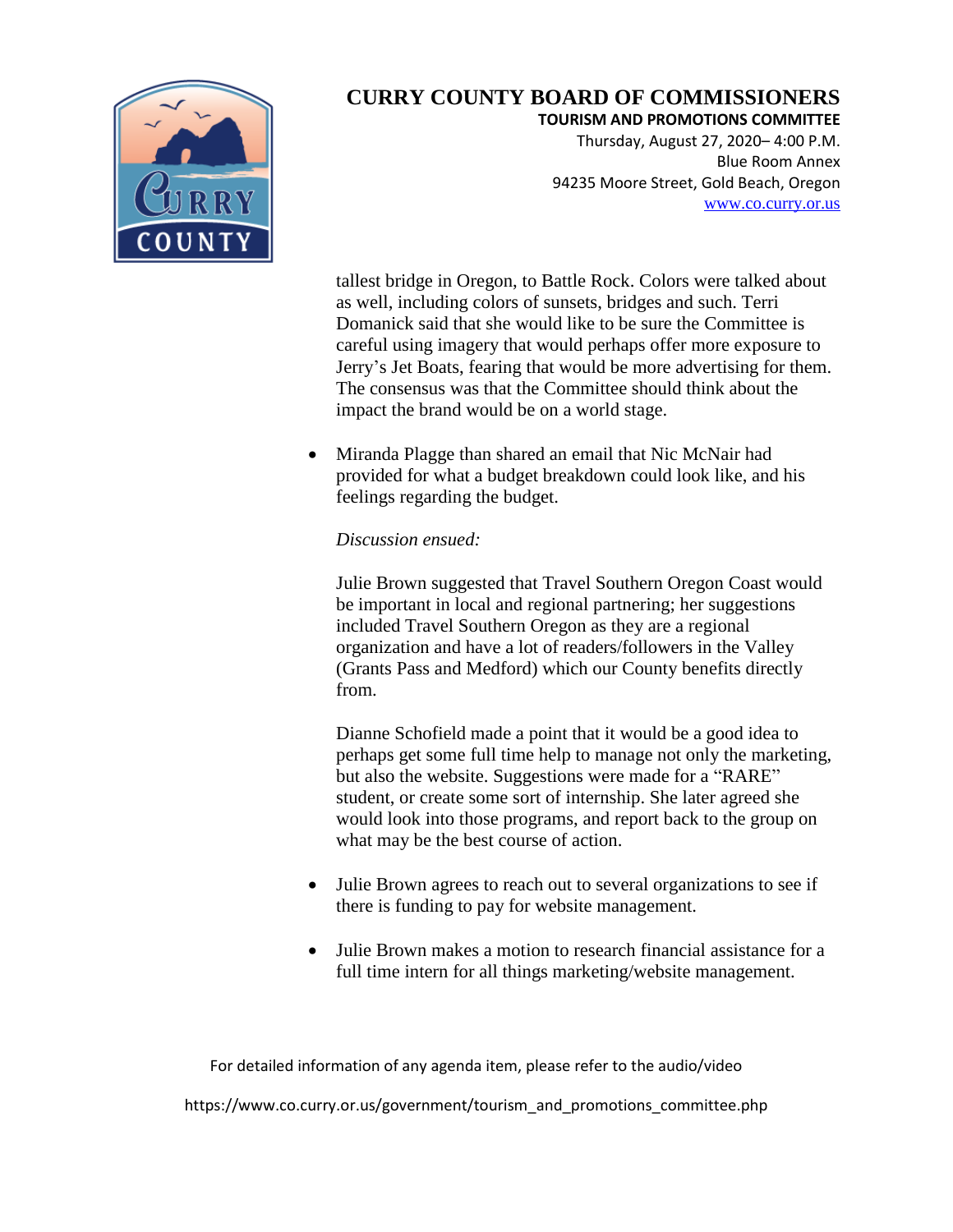

**TOURISM AND PROMOTIONS COMMITTEE**

Thursday, August 27, 2020– 4:00 P.M. Blue Room Annex 94235 Moore Street, Gold Beach, Oregon [www.co.curry.or.us](http://www.co.curry.or.us/)

- Dianne Schofield seconds the motion to research financial assistance for a full time intern for all things marketing/website management.
- Miranda Plagge than suggests that we turn the discussion to the budget structure.

#### *Discussion ensued:*

Erin Johnson liked the way that Nic McNair had done a preliminary breakdown of what the budget could be, her concern was that ear marking so much money for one program locks you in.

Julie Brown agreed and had the same sentiments about ear marking so much for just one partnership.

The consensus from the Committee was than to be general in enough categories to allow for more partnerships and more funding.

The first budget category that was discussed was 20% Marketing, Terri Domanick suggested that web and branding could be under marketing, Erin Johnson also added print costs would be part of a marketing budget.

The next item to be budgeted was-- 20% in Partnerships. Miranda Plagge suggested that perhaps being too specific to one partnership would be a hindrance to the overall goal, and that Partnerships could be not only local and regional organizations like OCVA or TSOC, but could also include Co-Op opportunities. Erin Johnson mentioned she did not know enough of the partnerships to know if 20% would be too little or too much. Julie Brown assured that

For detailed information of any agenda item, please refer to the audio/video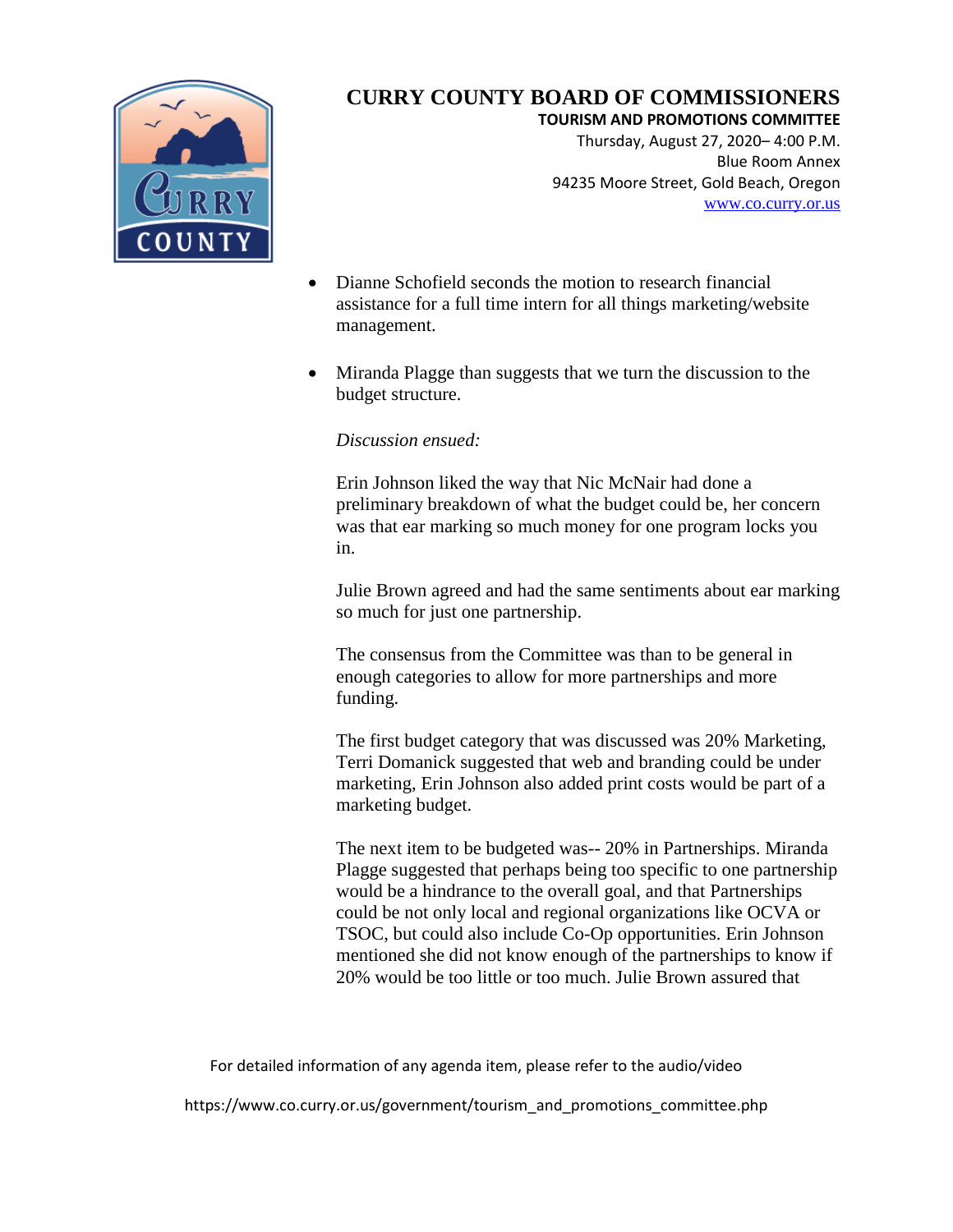

**TOURISM AND PROMOTIONS COMMITTEE**

Thursday, August 27, 2020– 4:00 P.M. Blue Room Annex 94235 Moore Street, Gold Beach, Oregon [www.co.curry.or.us](http://www.co.curry.or.us/)

more research may be needed, but we could leave it as 20% and increase or decrease next fiscal year.

• Nic McNair provided insight in his email to the group that he would like to see a marketing match. There was a discussion on what he may have been suggesting, and how the committee could interpret what "marketing match," could be; the general conclusion was that it could be interpreted as a grant match.

#### *Discussion ensued:*

Terri Domanick added that Tillamook requires organizations to provide documentation of at least 25% match level in funds or inkind support of the amount requested in the application.

The consensus by Erin Johnson and Julie Brown are that not only a match should be required but that booth space should be provided to continue to introduce the committee to the community at large.

Miranda Plagge suggested that 40% may be a good starting point for a grant matching program. Erin Johnson agreed. Plagge than asked if we should split it 20% non-profit, 20% for profit. Domanick was concerned that there would be more "for profit," applications than "non-profit."

Plagge suggested that the committee could get into the finer details of a grant program at a later time, as there seemed to be a lot of details to work through.

Dianne Schofield spoke about being on the TLT committee in Port Orford, and how they don't label for either, but how Port Orford Mainstreet gets nearly 50-60% of that money because they get a lot done for the city. Schofield goes onto explain that accountability should be considered as a requirement, because the money is given

For detailed information of any agenda item, please refer to the audio/video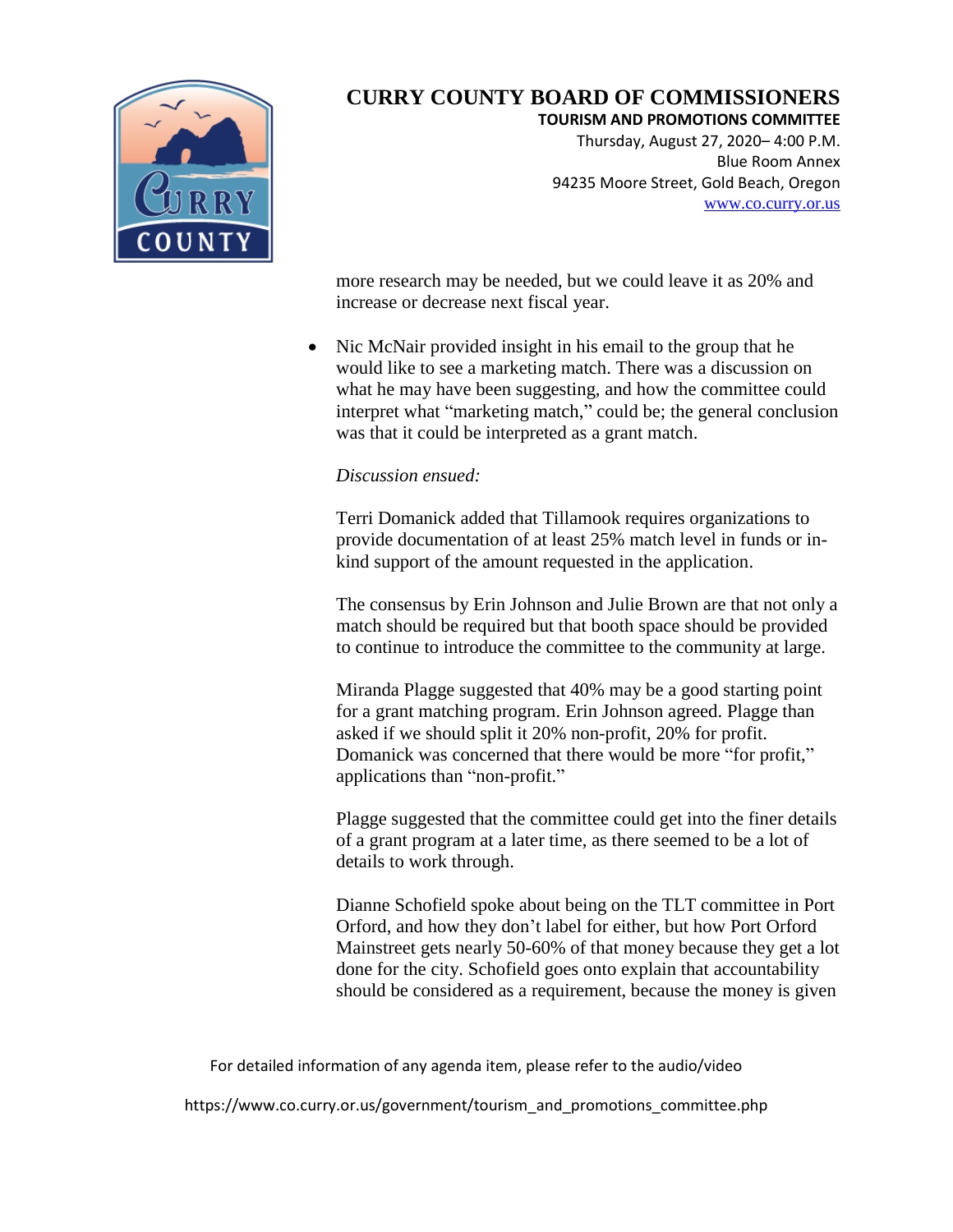

**TOURISM AND PROMOTIONS COMMITTEE**

Thursday, August 27, 2020– 4:00 P.M. Blue Room Annex 94235 Moore Street, Gold Beach, Oregon [www.co.curry.or.us](http://www.co.curry.or.us/)

on good faith. But requiring accountability in a report or some other sort of form that would curve some of the pit falls that Port Orford experienced. Schofield also stated she received a grant from Port Orford TLT, for beautification.

Terri Domanick than stated that Tillamook does require that beautification have its own category.

Schofield also stated that as a committee, you than also have to break it down further and make sure it's for beautification purposes and not general maintenance to a business that perhaps didn't want to invest its own monies.

Miranda Plagge also suggested a requirement that any applicant needs to prove or show that the grant money would be used for a tourism related business or need and have a benefit to the entire County.

The last 20% is agreed to be left as a discretionary fund, and to be used when it sees fit, or is needed.

Julie Brown than makes a motion to approve the budget for 2020-2021

20% Marketing

- Web
- Print
- Promotion
- Etc…

20% Partnerships

- Local and regional tourism organizations
- Co-Op opportunities

For detailed information of any agenda item, please refer to the audio/video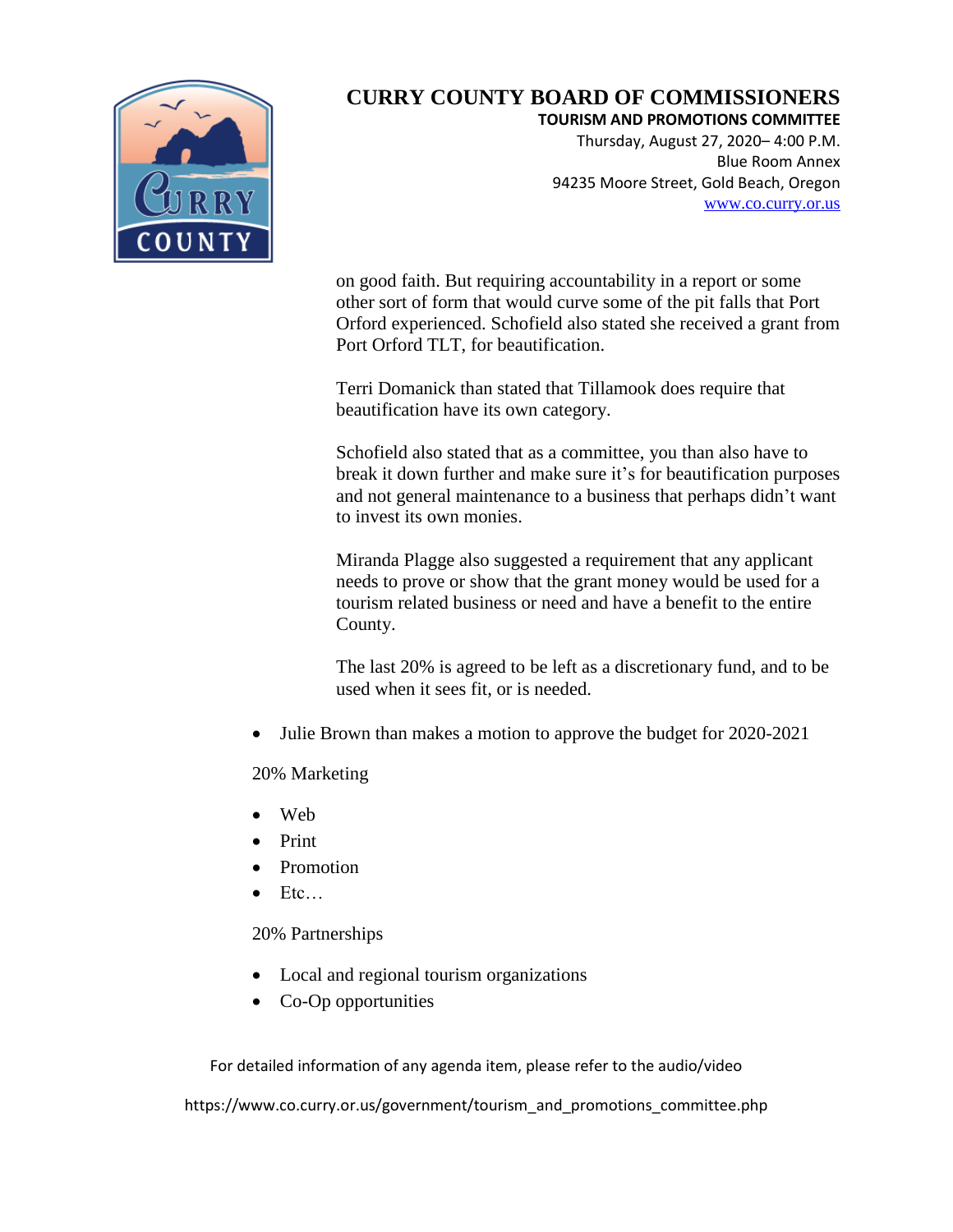

**TOURISM AND PROMOTIONS COMMITTEE**

Thursday, August 27, 2020– 4:00 P.M. Blue Room Annex 94235 Moore Street, Gold Beach, Oregon [www.co.curry.or.us](http://www.co.curry.or.us/)

40% Grant Program

- Both for profit and non-profit
- Events
- Tourism aspect

20% Discretionary Funds

Dianne Schofield seconds the motion.

Motion carried 4 to 0 (Julie Brown-Yes; Erin Johnson- Yes; Terri Domanick-Yes; Dianne Schofield-Yes; Leslie Wilkinson and Nic McNair absent for vote).

- Erin Johnson suggests that she really likes the way Tillamook does their grant program, and feels the committee should mirror quite a bit of it if possible; Julie Brown agrees.
- Miranda than suggests that the committee workshops the grant program in the next meeting. Julie Brown suggests this meeting to be open to public comment.
- Both meetings are than scheduled

#### **C. FUTURE MEETINGS**

 $\div$  September 9<sup>th</sup> 4pm Annex

For detailed information of any agenda item, please refer to the audio/video